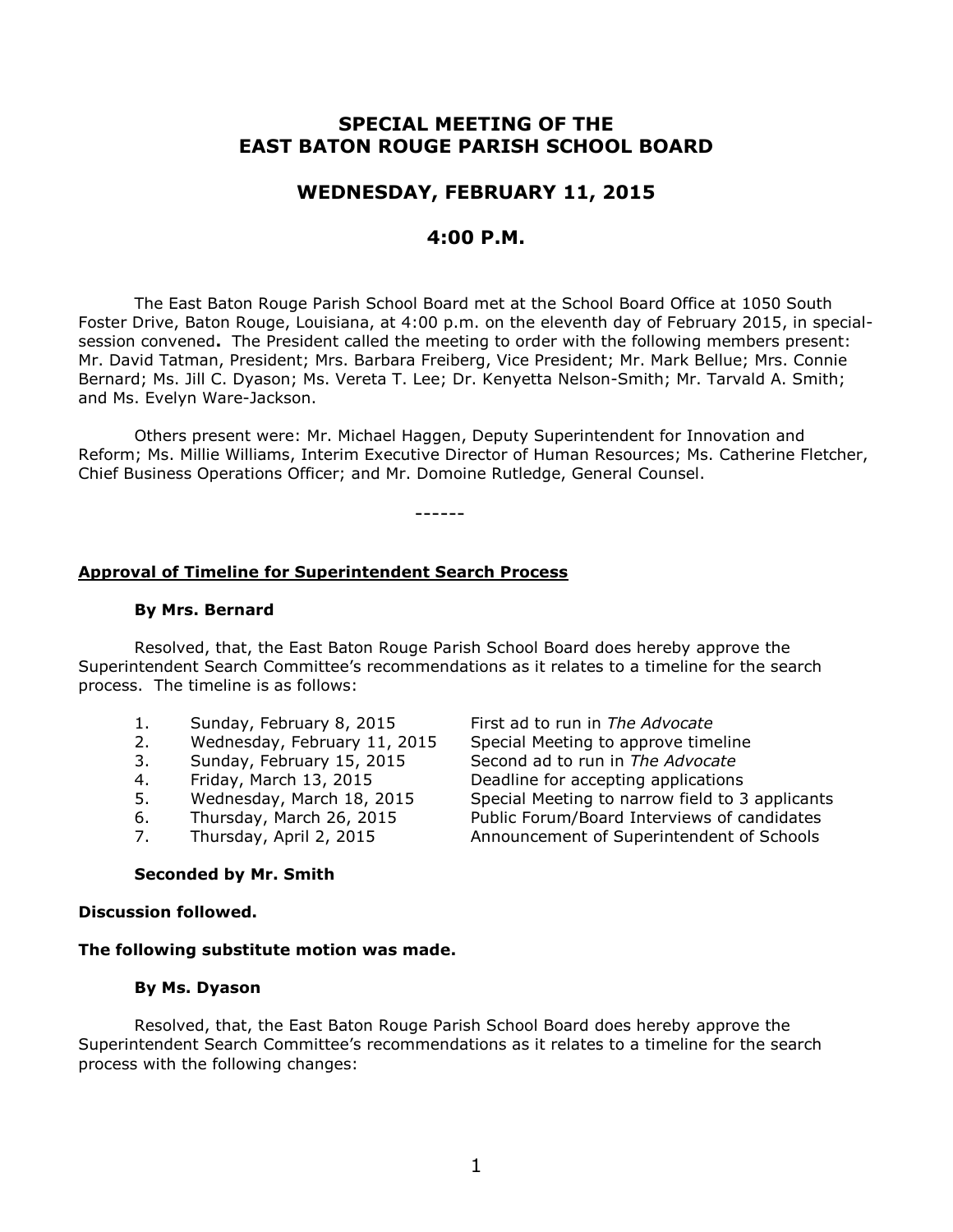- 
- 

5. Wednesday, March 18, 2015 Special Meeting to narrow field to 3 applicants and the meeting will start at 6:00 p.m. 4. Thursday, March 12, 2015 Deadline for accepting applications by close of business day

## **Seconded by Ms. Ware-Jackson**

### **Discussion continued.**

## **The substitute motion was withdrawn by the originator and agreed upon by the seconder.**

### **Discussion continued.**

## **Mrs. Bernard made the following amendments to her motion, and it was agreed upon by the seconder.**

Resolved, that, the East Baton Rouge Parish School Board does hereby approve the Superintendent Search Committee's recommendations as it relates to a timeline for the search process. The timeline is as follows:

1. Sunday, February 8, 2015 First ad to run in *The Advocate* 2. Wednesday, February 11, 2015 Special Meeting to approve timeline 3. Sunday, February 15, 2015 Second ad to run in *The Advocate* 4. Friday, March 13, 2015 Deadline for accepting applications by 4:30 p.m. 5. Wednesday, March 18, 2015 Special Meeting to narrow field to no more than 3 applicants and the meeting will start at 6:00 p.m. 6. Thursday, March 26, 2015 Board Interviews/Questions from the Public to the candidates 7. Thursday, April 2, 2015 Special Meeting to announce selection of Superintendent of Schools

#### **Discussion continued.**

### **Mrs. Bernard made the following amendment to her amended motion, and it was agreed upon by the seconder.**

Resolved, that, the East Baton Rouge Parish School Board does hereby approve the Superintendent Search Committee's recommendations as it relates to a timeline for the search process. The timeline is as follows:

|    | Sunday, February 8, 2015     | First ad to run in The Advocate                                                                         |
|----|------------------------------|---------------------------------------------------------------------------------------------------------|
| 2. | Wednesday, February 11, 2015 | Special Meeting to approve timeline                                                                     |
| 3. | Sunday, February 15, 2015    | Second ad to run in The Advocate                                                                        |
| 4. | Friday, March 13, 2015       | Deadline for accepting applications by 4:30 p.m.                                                        |
| 5. | Wednesday, March 18, 2015    | Special Meeting to narrow field to no more than 3<br>applicants and the meeting will start at 6:00 p.m. |
| 6. | Thursday, March 26, 2015     | Board Interviews/Questions from the Public to the<br>candidates                                         |
|    | Thursday, April 2, 2015      | Special Meeting to announce selection of<br>Superintendent of Schools                                   |